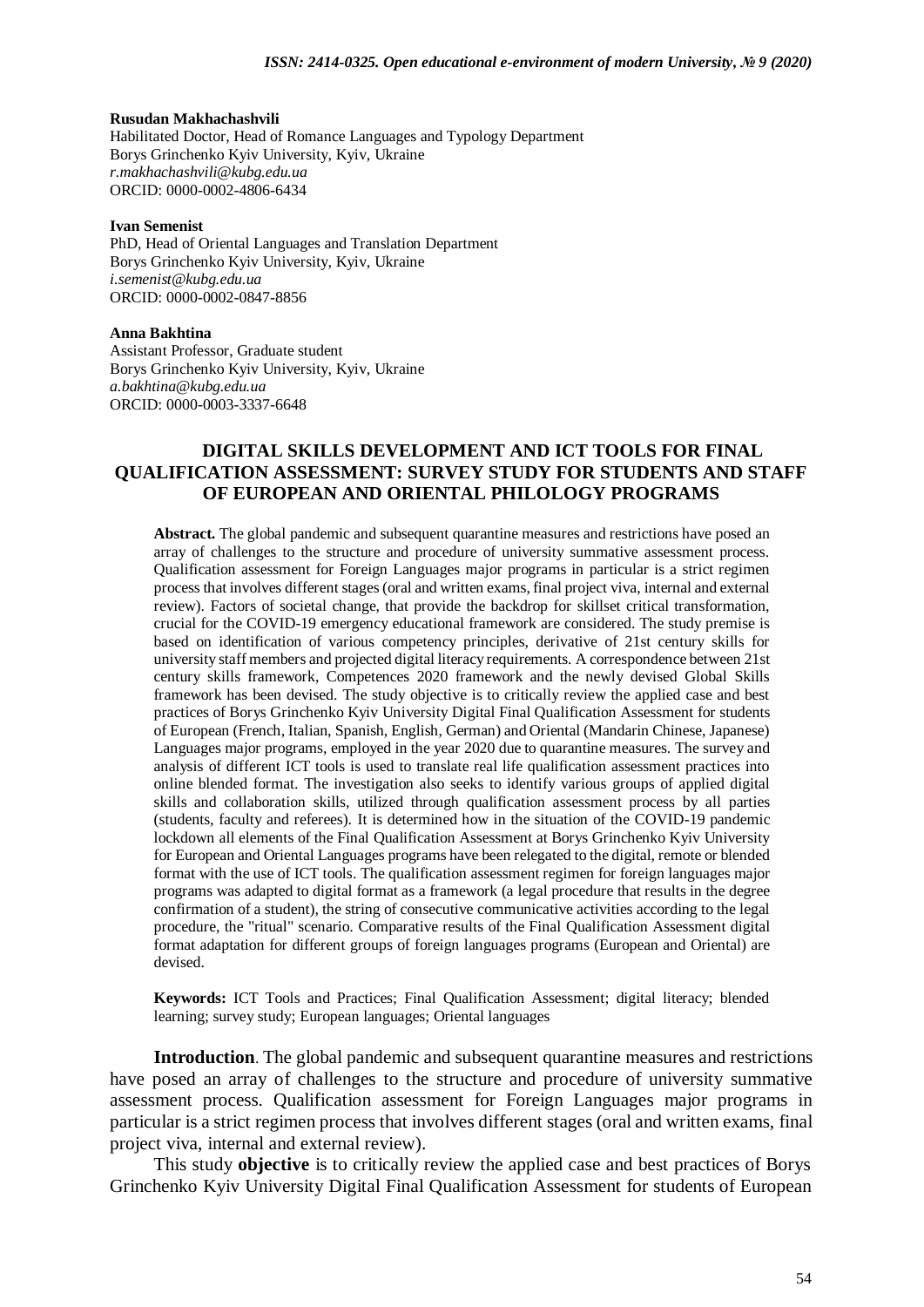(French, Italian, Spanish, English, German) and Oriental (Mandarin Chinese, Japanese) Languages major programs, employed in the year 2020 due to quarantine measures. The survey and analysis of different ICT tools is used to translate real life qualification assessment practices into online blended format. The investigation also **seeks to identify** various groups of applied digital skills and collaboration skills, utilized through qualification assessment process by all parties (students, faculty and referees).

The global pandemic of COVID-19 emerged as **a black swan scenario** for various spheres of social and economic life, including education. The black swan theory is a [metaphor](https://en.wikipedia.org/wiki/Metaphor)  that describes an event that comes as a surprise, has a major effect on society, and is often inappropriately rationalized after the fact with the benefit of [hindsight \(](https://en.wikipedia.org/wiki/Hindsight)Taleb, 2010).

In the educational sphere, according to our estimations, the result of the COVID-19 pandemic development was the need to take quick action in order to achieve such desirable results:

- a) To adapt the existent educational scenarios to digital, remote and blended formats;
- b) To boost ICT competence and digital literacy of all participants of the educational process.

Development of digital literacy for Liberal Arts professionals through the latest decade has been governed by the following factors of societal change, overviewed in "Future work skills 2020" (Davies, Fidler, 2011), that can be summarized as follows (Figure 1): extension of life-span; development of smart technologies and robotics; new media literacy modes; computerized and globalized world; extensive social structures.



Fig. 1. Factors of societal changes Source: Own research

The combination of skills of the future to be developed due to the application of the aforementioned social factors takes on the following arrangement (Table 1):

|                                        | rabie i.                                          |
|----------------------------------------|---------------------------------------------------|
|                                        | Factors of social change and skills of the future |
| <b>FACTORS OF SOCIAL CHANGE:</b>       | <b>SKILLS OF THE FUTURE</b>                       |
| Combination 1:                         | $\Box$ Knowledge creation                         |
| $\Box$ life span,                      | $\Box$ Innovative and adaptive thinking           |
| $\Box$ smart technologies development, | $\Box$ Interdisciplinary                          |
| $\Box$ new media ecology               | <sup>D</sup> Social intellect                     |
| Combination 2:                         | $\Box$ Cognitive management                       |
|                                        | <sup>D</sup> Makering outlook                     |
| <sup>[1</sup> Globalization]           | $\Box$ Intercultural competence                   |
| $\Box$ Extensive social structures     | $\Box$ Virtual collaboration                      |
| <sup>□</sup> Computerization           |                                                   |
|                                        |                                                   |

Table 1.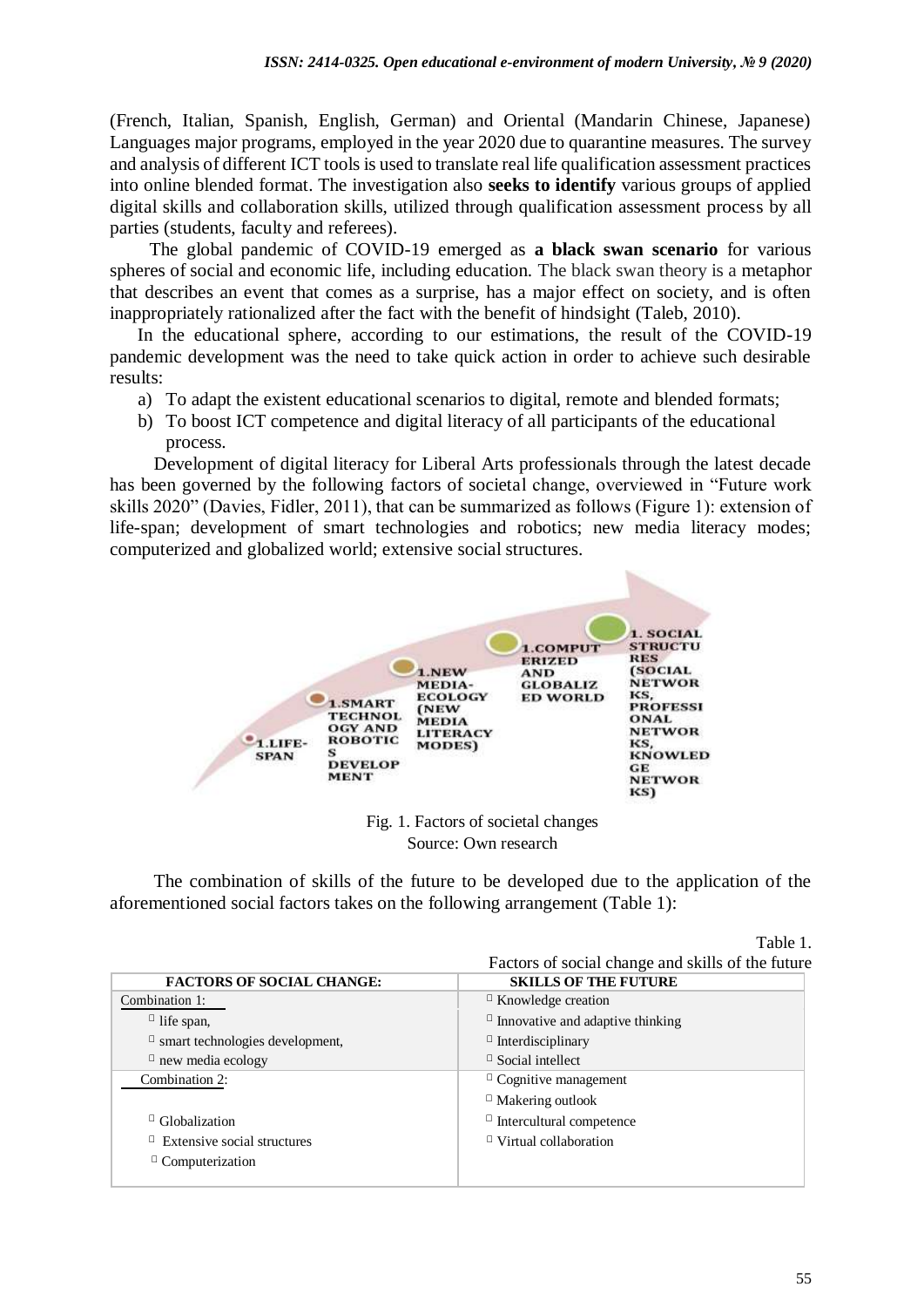The study premise is based on identification of various competency principles, derivative of 21st century skills (Abbot 2013; Dos Reis 2016; Morze, Makhachashvili, Smyrnova-Trybulska, 2016) for university staff members and projected digital literacy requirements. That way, a correspondence between 21<sup>st</sup> century skills framework, Competences 2020 framework and the newly devised Global Skills framework (WEF, 2020) has been devised (Table 2):

Table 2.

| 2.1 <sup>st</sup> CENTURY SKILLS                                                     | <b>COMPETENCES 2020</b>                                                                                   | GLOBAL SKILLS                                                                                                       |
|--------------------------------------------------------------------------------------|-----------------------------------------------------------------------------------------------------------|---------------------------------------------------------------------------------------------------------------------|
| CRITICAL THINKING AND PROBLEM<br><b>SOLVING</b>                                      | <b>COMPLEX PROBLEM SOLVING</b><br>CRITICAL THINKING<br><b>ARGUMENTATION AND</b><br><b>DECISION MAKING</b> | <b>CRITICAL THINKING AND</b><br>ANALYSIS                                                                            |
| LEARNING AND INNOVATION SKILLS<br>FLEXBILITY AND ADAPTABILITY<br><b>ICT-LITERACY</b> | COGNITIVE FLEXIBILITY<br><b>CREATIVITY</b>                                                                | <b>CREATIVITY, ORIGINALITY</b><br>AND INITIATIVE<br><b>ACTIVE LEARNING AND</b><br><b>LEARNING STRATEGIES</b>        |
| COMMUNICATION/COLLABORATION<br><b>SKILLS</b>                                         | <b>INTEGRATION</b><br><b>NEGOTIATION</b><br><b>TEAMWORK</b>                                               | LEADERSHIP AND SOCIAL<br><b>INFLUENCE</b><br><b>COORDINATION AND TIME</b><br><b>MANAGEMENT</b>                      |
| <b>INITIATIVE AND DRIVE</b>                                                          | EMOTIOANL INTELLECT<br><b>HUMAN RESOURCES</b><br><b>MANAGEMENT</b>                                        | ATTENTION TO DETAIL,<br><b>TRUSTWORTHINESS</b><br><b>SELF-MANAGEMENT</b>                                            |
| SOCIAL SKILLS AND CROSS-<br>CULTURAL SKILLS                                          | EMOTIONAL INTELLECT<br><b>SERVICE ORIENTATION</b>                                                         | <b>EMOTIONAL INTELLIGENCE</b><br><b>COORDINATION AND TIME</b><br><b>MANAGEMENT</b><br><b>REASONING AND IDEATION</b> |

21st century skills vs Competences 2020

A unified framework of correspondence between the crucial communicative competence (Hymes, 1972) and various aspects of ICT competence in Liberal Arts [\(Ecompetences, 2](https://www.ecompetences.eu/)020), utilized in the educational process, has been elaborated for the purposes of this study (Table 3):

Table 3.

Correspondence between communicative competence and ICT competence in Liberal Arts

| Communicative<br>competence<br>components | <b>Disambiguation</b>                                                                                                                                                                                                                                                                                                                                                                                                                                                                                                                                                                                                               | <b>ICT</b> competence<br>components<br>correspondence in<br><b>Liberal Arts</b> |
|-------------------------------------------|-------------------------------------------------------------------------------------------------------------------------------------------------------------------------------------------------------------------------------------------------------------------------------------------------------------------------------------------------------------------------------------------------------------------------------------------------------------------------------------------------------------------------------------------------------------------------------------------------------------------------------------|---------------------------------------------------------------------------------|
| Linguistic<br>competence                  | the knowledge of the language code, i.e. its grammar and vocabulary,<br>and also of the conventions of its written representation (script and<br>orthography). The grammar component includes the knowledge of the<br>sounds and their pronunciation (i.e. phonetics), the rules that govern<br>sound interactions and patterns (i.e. phonology), the formation of<br>words by means of e.g. inflection and derivation (i.e. morphology), the<br>rules that govern the combination of words and phrases to structure<br>sentences (i.e. syntax), and the way that meaning is conveyed through<br>language ( <i>i.e.</i> semantics). | Participation in group ICT<br>initiatives of regional and<br>national levels    |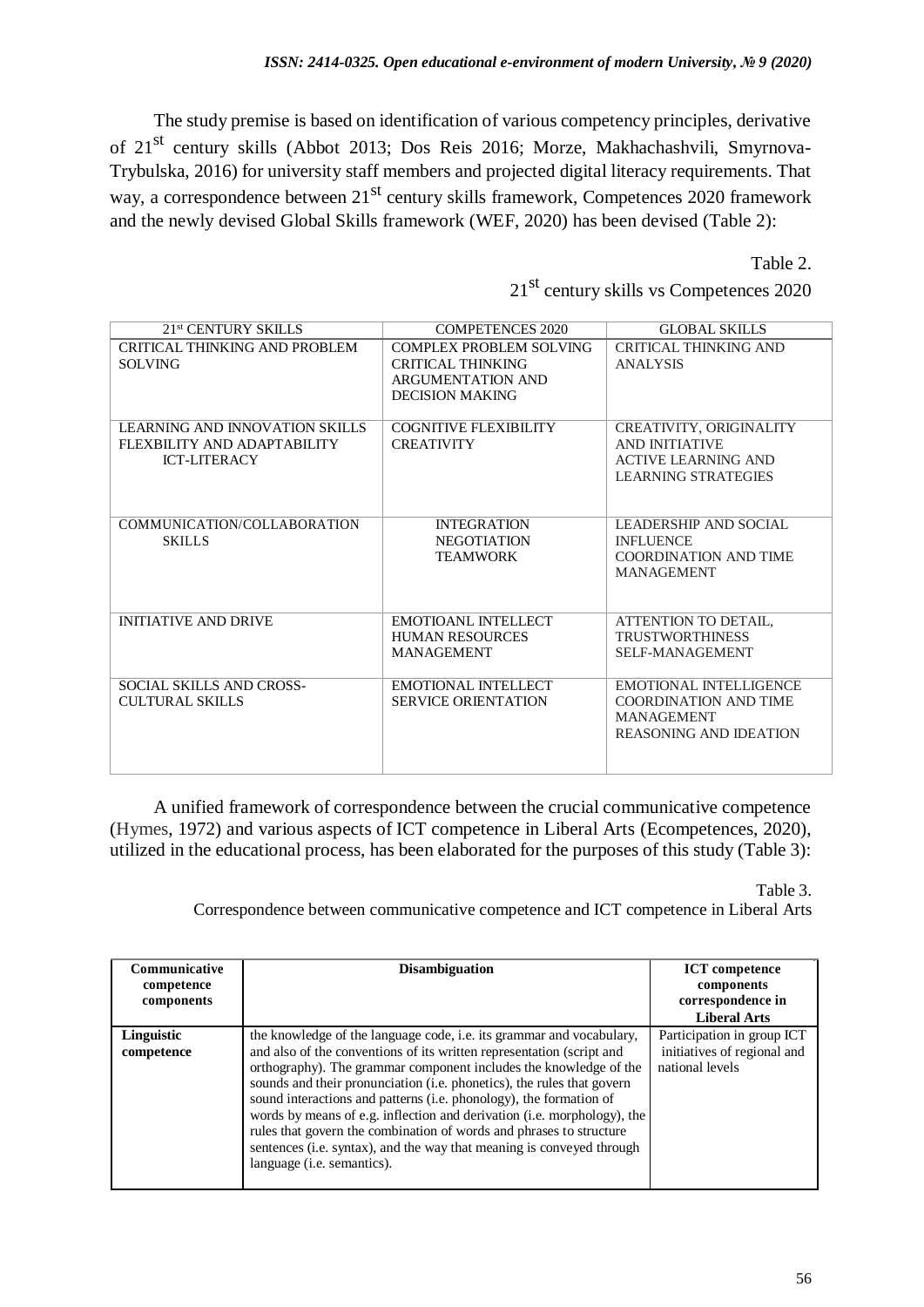| Sociolinguistic<br>competence  | knowledge of sociocultural rules of use, <i>i.e.</i> knowing how to use and<br>respond to language appropriately. The appropriateness depends on<br>the setting of the communication, the topic, and the relationships<br>among the people communicating. Moreover, being appropriate<br>depends on knowing what the taboos of the other culture are, what<br>politeness indices are used in each case, what the politically correct<br>term would be for something, how a specific attitude (authority,<br>friendliness, courtesy, irony etc.) is expressed etc.                                                                                                                                                                                                     | Creating<br>e-learning<br>courses/tasks                                                                                          |
|--------------------------------|-----------------------------------------------------------------------------------------------------------------------------------------------------------------------------------------------------------------------------------------------------------------------------------------------------------------------------------------------------------------------------------------------------------------------------------------------------------------------------------------------------------------------------------------------------------------------------------------------------------------------------------------------------------------------------------------------------------------------------------------------------------------------|----------------------------------------------------------------------------------------------------------------------------------|
| <b>Discourse</b><br>competence | knowledge of how to produce and comprehend oral or written texts in<br>the modes of speaking/writing and listening/reading respectively. It's<br>knowing how to combine language structures into a cohesive and<br>coherent oral or written text of different types. Thus, discourse<br>competence deals with organizing words, phrases and sentences in<br>order to create conversations, speeches, poetry, email messages,<br>newspaper articles etc.                                                                                                                                                                                                                                                                                                               | System using of ICT                                                                                                              |
| <b>Strategic</b><br>competence | ability to recognize and repair communication breakdowns before,<br>during, or after they occur. For instance, the speaker may not know a<br>certain word, thus will plan to either paraphrase, or ask what that word<br>is in the target language. During the conversation, background noise<br>or other factors may hinder communication; thus the speaker must<br>know how to keep the communication channel open. If the<br>communication was unsuccessful due to external factors (such as<br>interruptions), or due to the message being misunderstood, the speaker<br>must know how to restore communication. These strategies may be<br>requests for repetition, clarification, slower speech, or the usage of<br>gestures, taking turns in conversation etc. | Presentation<br>the<br>to<br>of<br>community the results<br>their<br>research<br>own<br>through the<br>activity<br>use<br>of ICT |

The following study aims to identify, among other parameters, challenges for actual and underdeveloped skills (hard, technical and soft), that participants of the educational process encountered through Final Qualification Assessment in programs of European and Oriental Languages.

**Legal Basis and Profile of Final Qualification Assessment as an Education Activity**. Qualification assessment for Foreign Languages major programs in particular is a strict regimen process that involves different stages (oral and written exams, final project viva, internal and external review).

According to the Law of Ukraine "On Higher Education" (Zakon, 2019), qualification assessment is the establishment in compliance of learning outcomes (scientific or creative work) of higher education students with the requirements of the educational (scientific, educational and creative) program and / or the single state qualifying exam.

The form of state certification of students is defined by the state standards of education and is reflected in the curricula of the Free Economic Zone. Usually state certification has two forms:

- 1) State exam;
- 2) Defense (viva) of qualification (bachelor's) paper.

State standards of education provide for the existence and observance of rules and requirements for the procedure of state certification. In addition, the defense of the qualification work contains propaedeutic procedures designed to obtain the basis for admission of students to the defense.

Passing of state examinations and defense of qualifying works is carried out at an open meeting of the SEC with the participation of members of the commission and the obligatory presence of the chairman of the commission. The work of SEC is carried out in the terms provided by the schedule of educational process. The state exam takes place at the approved time and in the audience specified in the documentation of preparation for the SEC.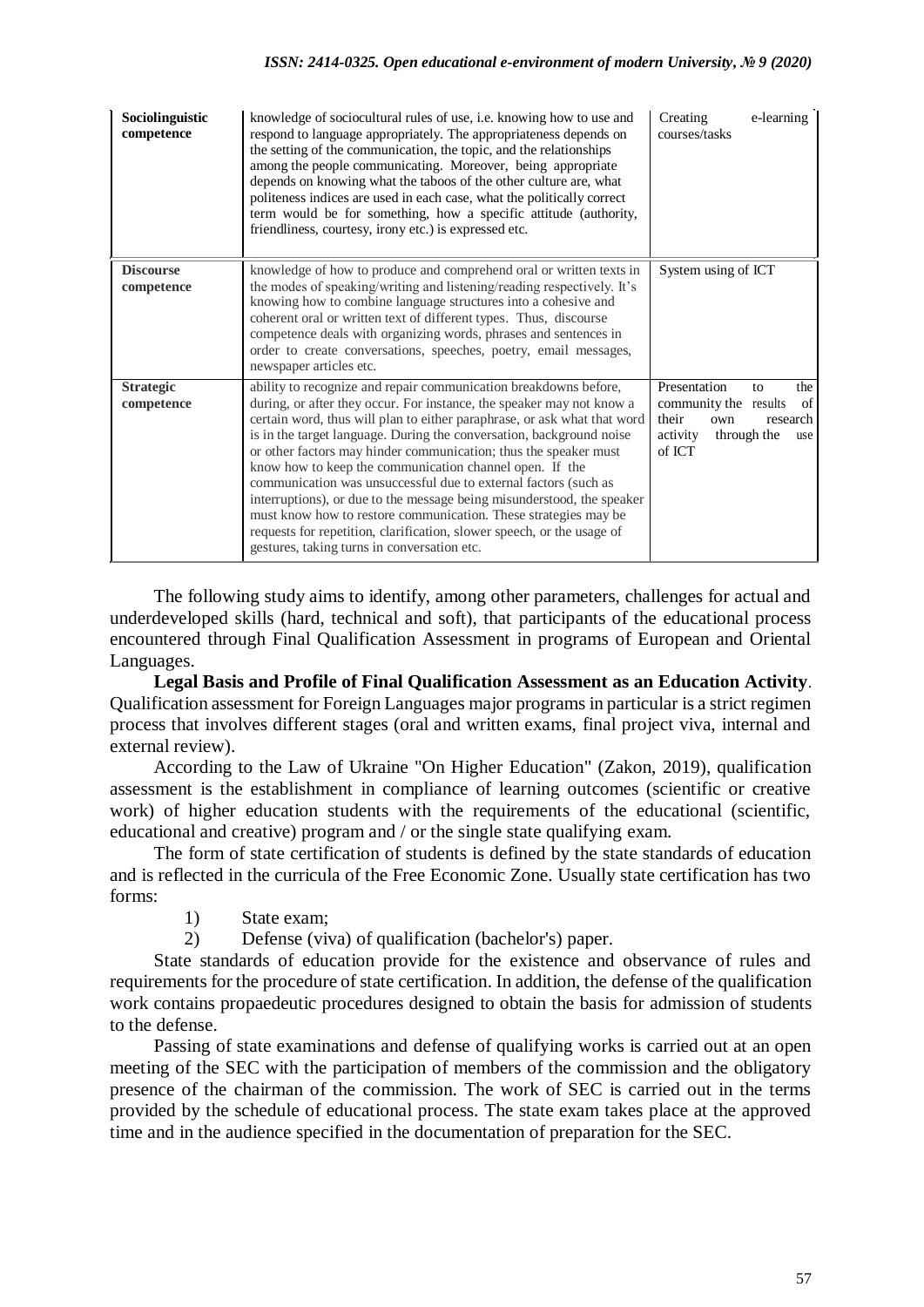The last link in the learning process is the defense of the thesis (project). This type of activity is characterized by the completion of the entire educational process and the assignment of appropriate qualifications to the student.

The supervisor should provide feedback on the work of his / her graduate, assessing all theoretical and practical aspects of the work with a probable grade, subject to successful defense. In addition to the response of the head, the work is accompanied by an external review by a scientist from the teaching staff, who works in the institutions of the Free Economic Zone of Ukraine and is a specialist in the subject of the diploma. In addition to assessing all aspects of the work, the external reviewer has the right to ask (record in the review form) his question to the student. The chairman or members of the committee must read the student's questions from the reviewer.

The student is given 5-8 minutes to defend his thesis. After defending his work, accompanied by a presentation on a multimedia projector, the chairman of the commission and members of the commission ask students questions related to the theoretical and practical aspects of the diploma work. After receiving the answers read (if any) questions from an external reviewer. After the student answers all the questions, the chairman of the commission reads the response of the supervisor and the external review.

After the thesis has been defended by the last student on the list, the results of the defense should be discussed. The commission discusses the results in the same auditorium where the defense took place, with the participation of only the chairman of the commission, its members and the secretary of the SEC.

In the situation of the COVID-19 pandemic lockdown *all elements of the Final Qualification Assessment at Borys Grinchenko Kyiv University for European and Oriental Languages programs have been relegated to the digital, remote or blended format with the use of ICT tools*.

The qualification assessment regimen was adapted to digital format as a framework (a legal procedure that results in the degree confirmation of a student), the string of consecutive activities according to the legal procedure described in the profile above, the "ritual" scenario (and experience for the student that is emotionally uplifting and somber in nature, connects with the traditions of the university culture of Europe).

According to the law mandated Qualification Assessment activities for foreign languages at Borys Grinchenko Kyiv university have been transferred to digital remote format in the following manner (Table 4):

Table 4.

| <b>QUALIFICATION ASSESSMENT</b><br><b>ACTIVITIES</b>                                | <b>DIGITAL REMOTE ANALOGY</b>                                                  | <b>SAMPLE ICT TOOLS</b>                                                                                                                                     |
|-------------------------------------------------------------------------------------|--------------------------------------------------------------------------------|-------------------------------------------------------------------------------------------------------------------------------------------------------------|
| State exam conduct (introduction, oral<br>answers, grading,<br>discussion, results) | Digital video conference;<br>Remote test<br>Video recording<br>Voice recording | Conference service (Zoom, Webex,<br>GoogleMeet)<br>Speech converter (Speech Texter)<br>LMS (Moodle, Google Classroom)<br>Webcam                             |
| State Exam card selection                                                           | Digital randomizing                                                            | LMS Moodle test resource,<br>Google randomizer                                                                                                              |
| State Exam discussion and questions                                                 | Digital video conference;                                                      | Conference service (Zoom, Webex,<br>GoogleMeet)<br>Social media (Department site on<br>Faceboook)<br>Mobile<br>service<br>messenger<br>(WhatsApp, Telegram) |

Qualification Assessment activities for European and Oriental languages at Borys Grinchenko Kyiv university transfer to digital remote format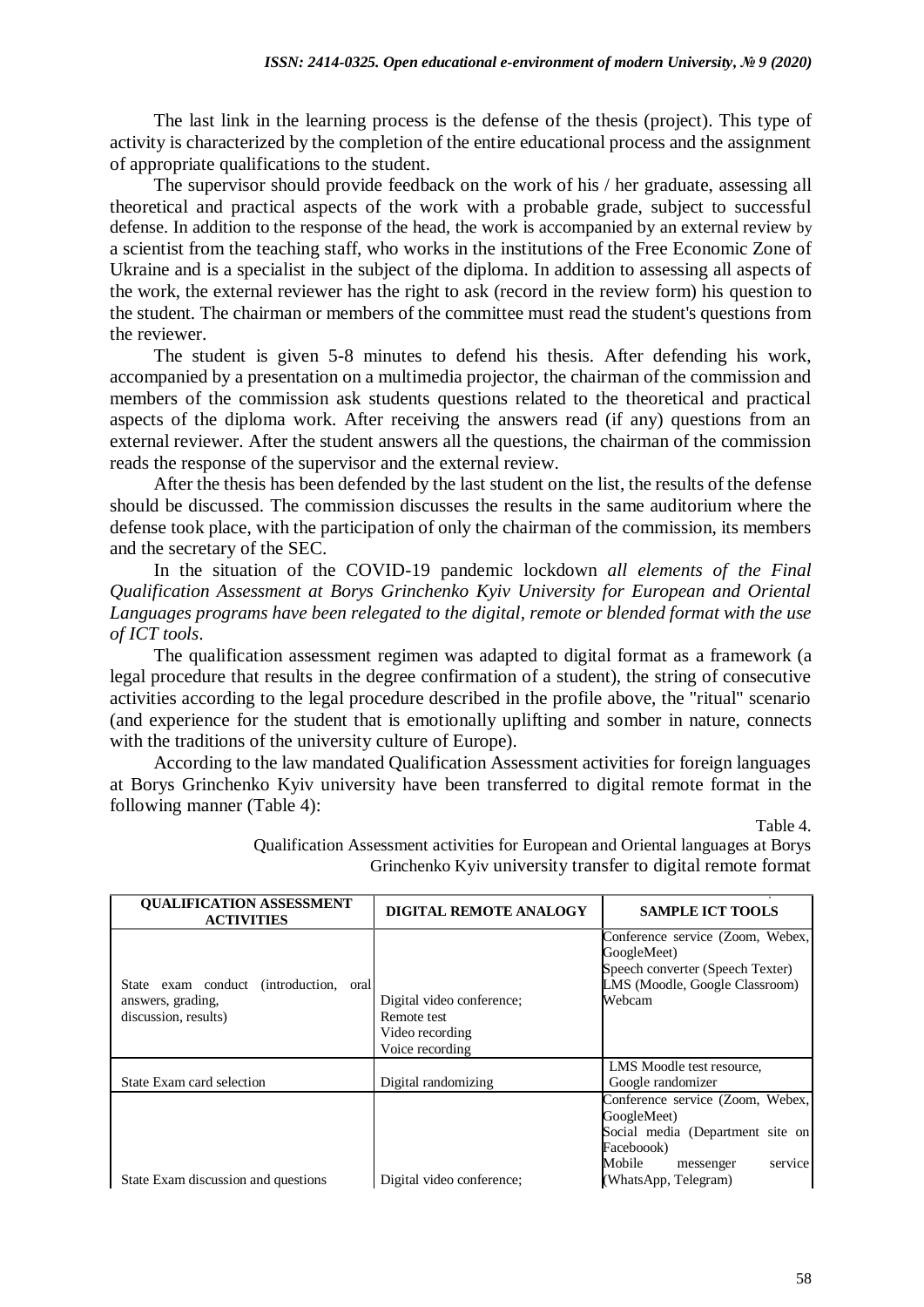|                                                                | Chat service;                                                                                    |                                                                                                                                                                                                                                              |
|----------------------------------------------------------------|--------------------------------------------------------------------------------------------------|----------------------------------------------------------------------------------------------------------------------------------------------------------------------------------------------------------------------------------------------|
|                                                                | Mobile connection                                                                                |                                                                                                                                                                                                                                              |
| State Exam assessment                                          | Digital video conference;<br>Automated grading system;                                           | Conference service (Zoom, Webex,<br>GoogleMeet)<br>LMS (Moodle, Google Classroom)<br>Google Suite<br><b>MS</b> Excel                                                                                                                         |
|                                                                | Online/offline calculator                                                                        |                                                                                                                                                                                                                                              |
|                                                                |                                                                                                  | Conference service (Zoom, Webex,<br>GoogleMeet)<br>Google Suite (Google disc, Google<br>Tables, e-mail)                                                                                                                                      |
| State Exam results declaration and appeal                      | Digital video conference<br>Cloud services                                                       |                                                                                                                                                                                                                                              |
| Bachelor's project viva/defense                                | Digital video conference<br>Screen sharing<br>File sharing<br>Video recording<br>Voice recording | Conference service (Zoom, Webex,<br>GoogleMeet), Google Suite (Google<br>disc),<br><b>MS</b><br>Office<br>Toolkit<br>(PowerPoint), Microsoft Power Pint,<br>Cloud presentation tools (Prezi),<br>Cloud Apps (Sketch Engine), Social<br>media |
|                                                                |                                                                                                  | Google Suite (E-mail, Google Disk)                                                                                                                                                                                                           |
| Bachelor's project viva/defense publicity and<br>accessibility | Public announcement via digital media Facebook, Instagram, Twitter)                              | Android Apps (messenger services)<br>Social media (Department site on                                                                                                                                                                        |
| Bachelor's project submission                                  | File sharing                                                                                     | Google Suite (Google Disk, e-mail)                                                                                                                                                                                                           |
| Bachelor's project review                                      | Digital survey<br>Digital assessment                                                             | Google Suite (Google Forms, Google<br>Excel),<br>Office<br>Toolkit<br>MS<br>(Microsoft Excel, MS Word)                                                                                                                                       |
| Bachelor's project discussion and questions                    | Digital video conference;<br>Chat service;                                                       | Conference service (Zoom, Webex,<br>GoogleMeet)<br>Social media (Department site on<br>Facebook)<br>Mobile<br>messenger<br>service<br>(WhatsApp, Telegram)                                                                                   |
|                                                                | Mobile connection                                                                                |                                                                                                                                                                                                                                              |
| Bachelor's project assessment                                  | Digital video conference;<br>Automated grading system;<br>Online/offline calculator              | Conference service (Zoom,<br>Webex, GoogleMeet), LMS, Google<br>Suite, MS Toolkit                                                                                                                                                            |
| Bachelor's project results declaration and<br>appeal           | Digital video conference<br>Cloud services                                                       | Conference service (Zoom,<br>Webex, GoogleMeet), Google Suite<br>(Google disc, Google Tables, e-mail)                                                                                                                                        |

The comprehensive *transference process* of the Final Qualification Assessment procedure for European and Oriental languages programs *from face-to-face into all-digital format* was accompanied by the following **common challenges:**

*1) Normative documentation format adaptation (the issue of born digital documentation):*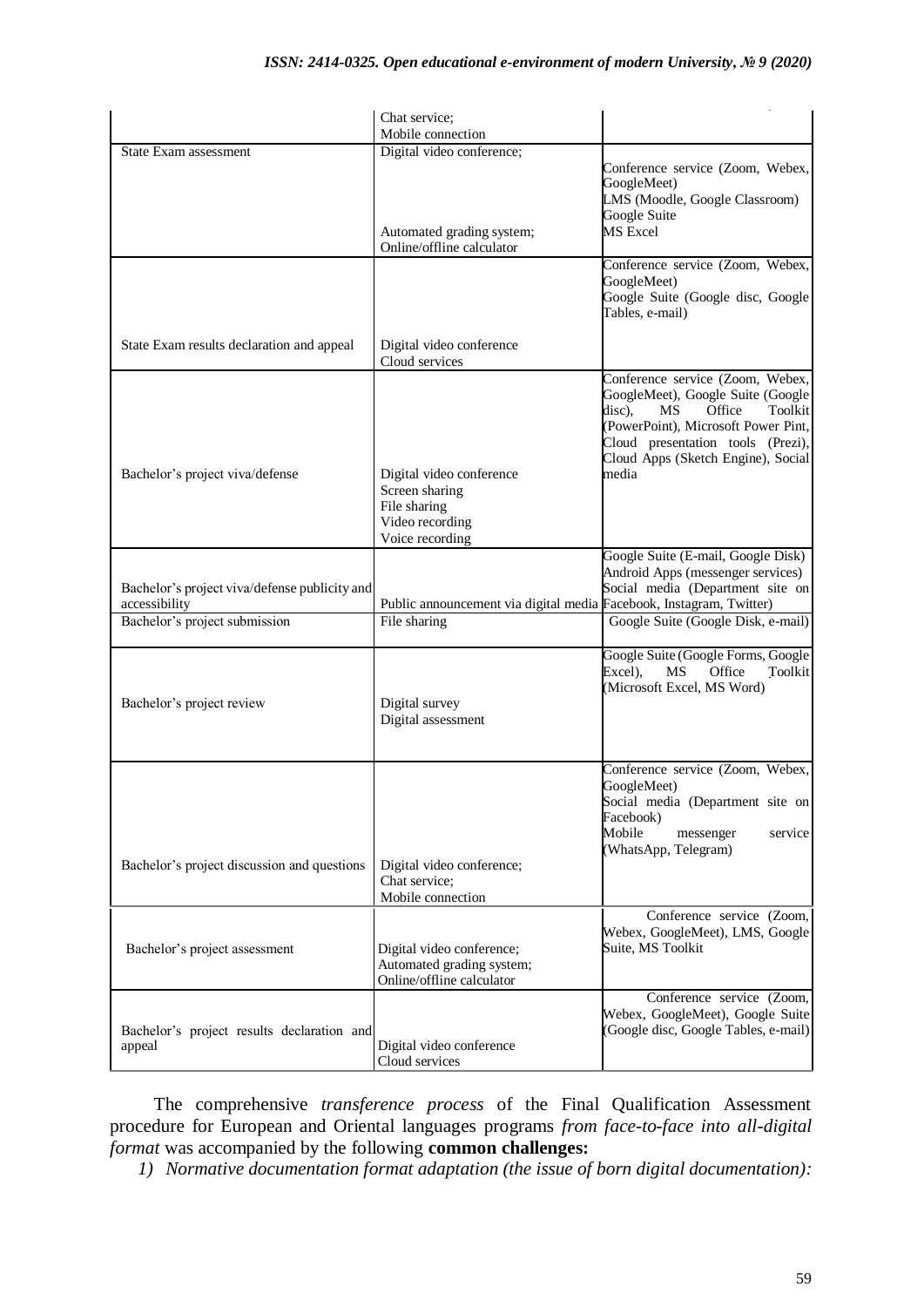- Bachelor's thesis format conversion from manuscript to a secure digital document;
- Digital signatures format adaptation for manuscript authenticity confirmation (the combination of scanned hand-written confirmation and digital signature seal);
- Scrapping of a narrative review format in favor of the rubricated automated assessment of the thesis/project via authenticated digital forms (the issue exposed a challenge of a more rigorous review procedure and less lee-way);
- Identification procedure adaptation from an audio-visual roll-call to verified picture ID screenshots (the issue called for a different timeframe set-up in the assessment procedure, extra pressure on the participants);
- Documentation publicity (theses digitized manuscripts, reviews, assessment spreadsheets) via file-sharing which brought on extra exposure for peer-to-peer assessment.
- *2) The need for digital literacy boot camp for all participants of the Final Qualification Assessment process for all stages of the procedure:*

 Discrepancies in the use of different conference platforms in different universities (which put invited experts at an initial disadvantage);

 Lack of proficiency in the use of LMS tools for specific purposes (tests, test results export, essay question randomizer);

 Lack of proficiency in use of specific conference service interface options (for e.g. screen sharing, separate rooms division, individual and public chats);

 Lack of proficiency in use of Google Suite tools (especially thesis review options via Google Forms);

 Lack of proficiency in the use of mobile versions and Android/iOS app versions of platforms, tools and services, used in Final Qualification Assessment process;

- *3) Digital divide in accessibility of computer and Web technologies, necessary for all stages of Final Qualification Assessment procedure:*
	- Internet bandwidth and stability of connection;
	- Update of PC hardware and software for all participants of the Final Qualification Assessment process (out of date software impaired videoconferencing possibilities, for e.g.);
	- Access to back-up smart devices to carry out the Final Qualification Assessment procedure.
- 4) Soft skills and emotional challenges:
	- Time-management
	- Self-management under duress;
	- Collaboration and networking via digital media in the lockdown framework;
	- Emotional intelligence and awareness;
	- Critical thinking and decision making:
	- Learning and innovation (professional activity outside of the comfort zone).

**Digital Skills and ICT Tools for Final Qualification Assessment in the Framework of COVID-19: survey study**. The Final Qualification assessment activity profile, digital format adaptation and listed accompanying challenges, that were detected, informed the survey among the participants of the Final Qualification Assessment at Borys Grinchenko Kyiv University foreign languages programs (Spanish, French, Italian, English, Mandarin Chinese, Japanese major). The survey was conducted over the span of late June-early July of 2020, right after the wrap up of all Qualification Assessment procedures. The survey comprised of 12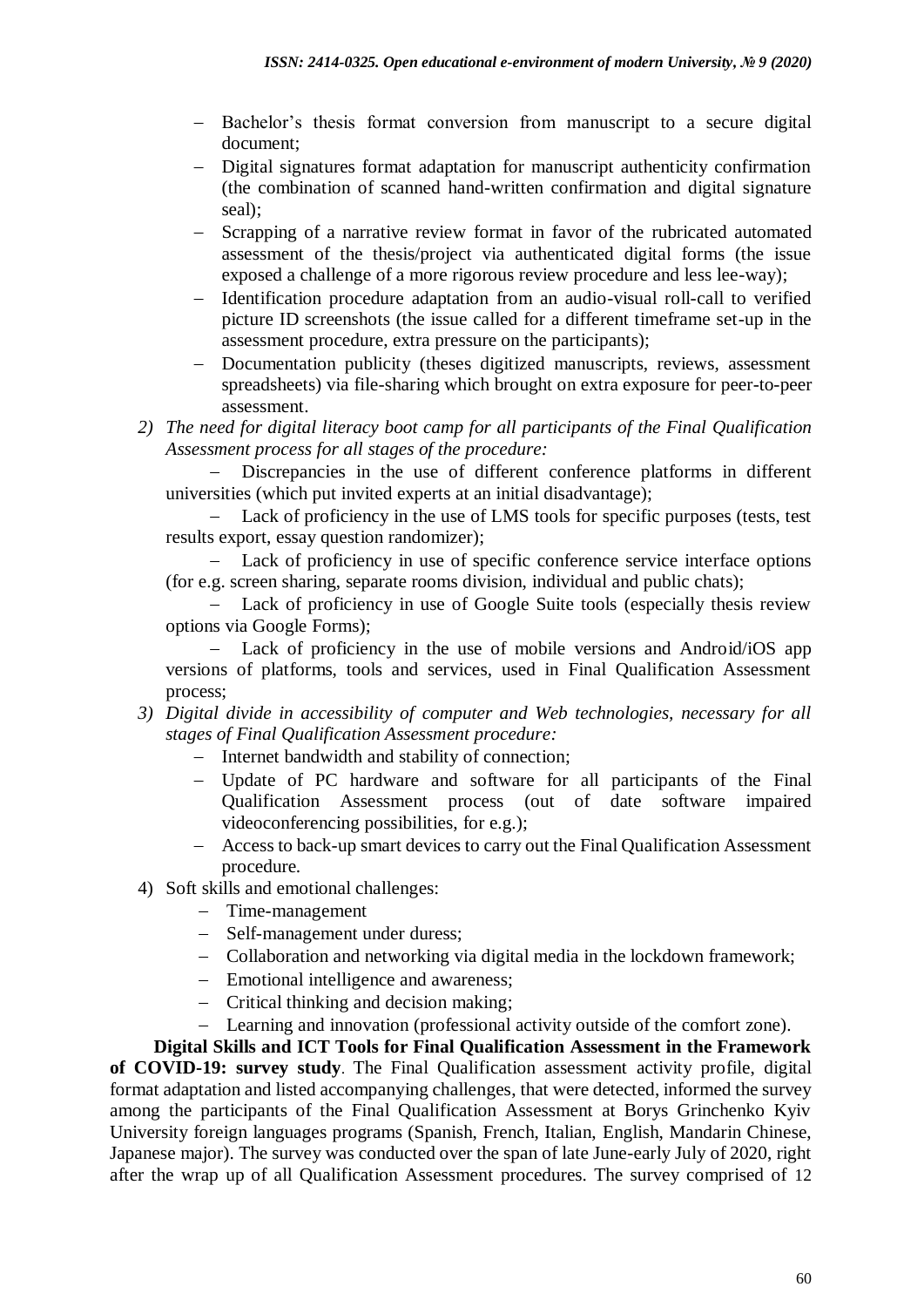questions (multiple choice, scoring and scaling types), crafted to assess the efficiency of qualification assessment transfer into digital format via various ICT tools employed.

The following participants of the digital Final Qualification Assessment were respondents of the survey:

- Students of senior year of bachelor's program;
- Assessment board members;
- Faculty members (who took part in digital qualification assessment preparation and conduct);
- Bachelor project referees and supervisors.

Respondents of all groups took part in the survey (Figure  $2$ ) – 59 total. The choice of respondent groups corresponded to the variation or similarity of tasks, performed throughout Final Qualification Assessment by representatives of European and Oriental languages programs and, subsequently, the variation and similarity of ICT tools used.



Fig. 2. Respondent status in digital qualification assessment. Source: Own research

Respondents of all groups spanned the foreign language Bachelor's programs in proportional distribution measures:

- Spanish major program- 32,8%
- Japanese major program- 19%
- Mandarin Chinese major program 22,4%
- French major program 15,5%
- Italian major program- 15,5%
- English major program- 8,6%.

The overall digital qualification assessment experience on the scale of 1 to 5 was defined as mostly agreeable (4) by 50% of respondents, most agreeable (5) by 29% of respondents and less agreeable (3) by 17% of respondents. It's worth noting that the digital activities got overall rankings of 5-4 from respondents of European languages programs and 4-2 from respondents of Oriental languages programs.

The respondents identified all the ICT digital tools that they have to employ the most in digital qualification assessment process (Figure 3). The highest scoring ICT tools by all the groups of respondents of both European and Oriental language programs were:

- e-mail (93% of respondents),
- Google services (76% of respondents),
- videoconferencing services (84% of respondents),
- social media platforms (77% of respondents),

- automated testing systems and learning management systems (31% of respondents).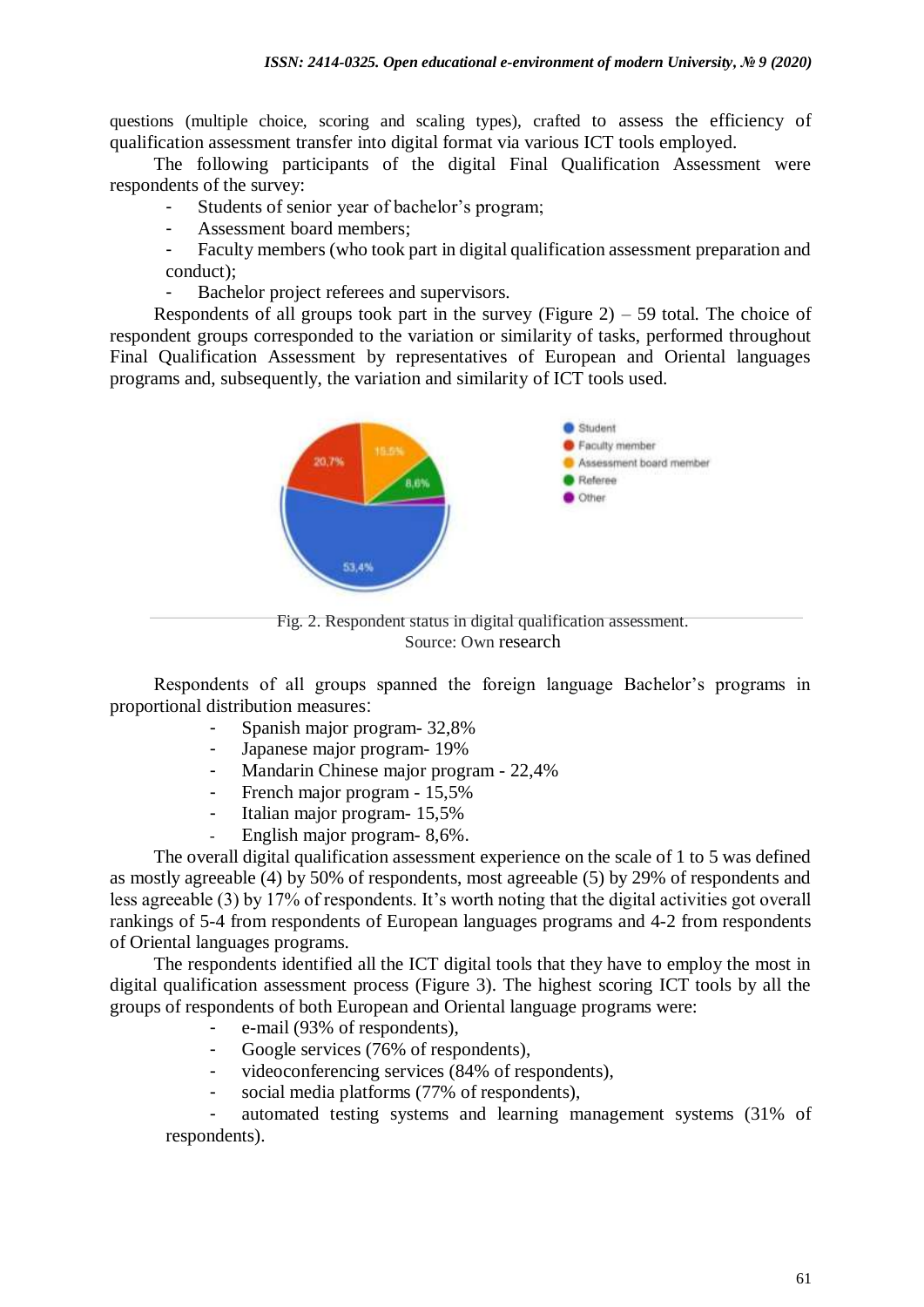

Identify all ICT/digital tools you had to employ throughout the digital qualification assessment process



The ranking 1-5 of the ICT tools employed through digital qualification assessment process yields following tools getting the highest scoring (5) among all ICT tools identified and used: email services; google forms; Zoom video conferencing services; screen sharing services; Microsoft Office tool-kit and various social media platforms.

The respondents identified the following most prominent activities across all ICT tools used throughout the digital qualification assessment process t (Figure 4):

- Communication (synchronous)
- Communication (asynchronous)
- Collaboration
- Information/file sharing
- Summative assessment
- Formative assessment
- Peer review
- Presentation
- Speech quality assessment
- Brainstorming



Fig. 4. ICT tools used throughout the digital qualification assessment. Sample evaluation card Source: Own research

Information sharing and presentation are considered prominent for such types of tools as email, Google services, Microsoft Office Toolkit.

Both synchronous and asynchronous communication and collaboration is distributed proportionally among email services, learning management systems and various video conference services.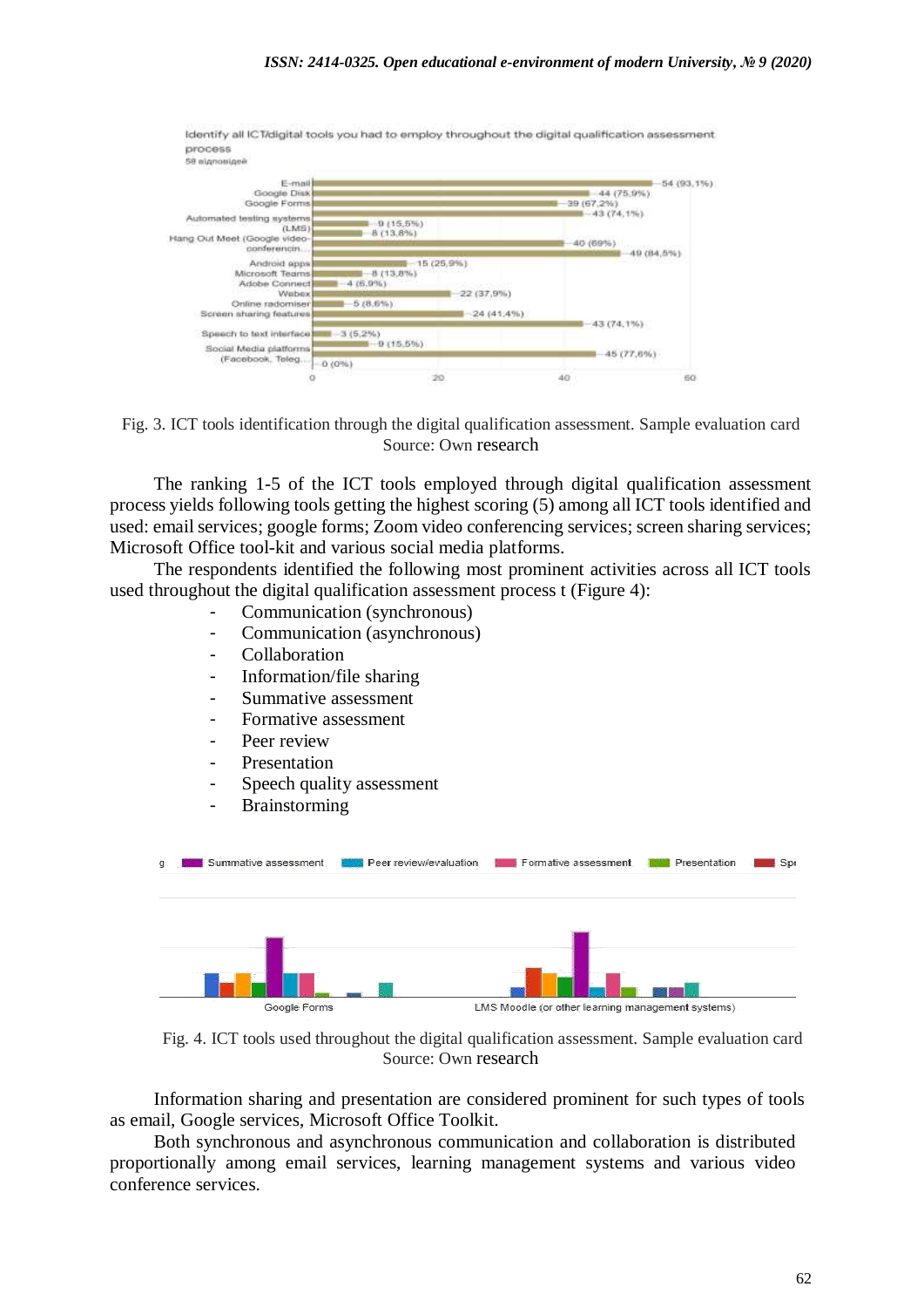The tools that feature summative assessment as a prominent activity are Google forms and LMS Moodle.

Formative assessment as a type of activity features but does not dominate evaluation of ICT tools used qualification assessment process.

The following technical and user requirements, most prominent for ICT/digital tools employed throughout the digital qualification assessment process were identified (Figure 5):

- **Bandwidth**
- Specialized software
- Specialized hardware (webcam, mic, PC type etc.)
- Intuitive interface
- Advanced digital literacy
- Intermediate digital literacy
- Elementary digital literacy
- Customized training before use



Fig. 5. Technical and user requirements, for ICT tools digital qualification assessment process. Sample evaluation card Source: Own research

Intuitive interface is a technical requirement to future the most across the board of ICT digital tools that have been analyzed. It is considered a leading technical requirement for such ICT tools as email, Google services, video conferencing services and social Media platforms.

Specialized software as a requirement is mandatory and ranking second for such tools as email and Google services.

The only tool employed in qualification assessment customized training before use as a prominent requirement by respondent is the LMS Moodle platform.

*Respondents of the European languages program* have assessed the prominent ICT tools requirements (Figure 6) being Intuitive interface (28,8%), elementary digital literacy (26,9) and specialized software (17,3%).



Fig. 6. Technical and user requirements, for ICT tools digital qualification assessment process for European languages program. Sample evaluation card Source: Own research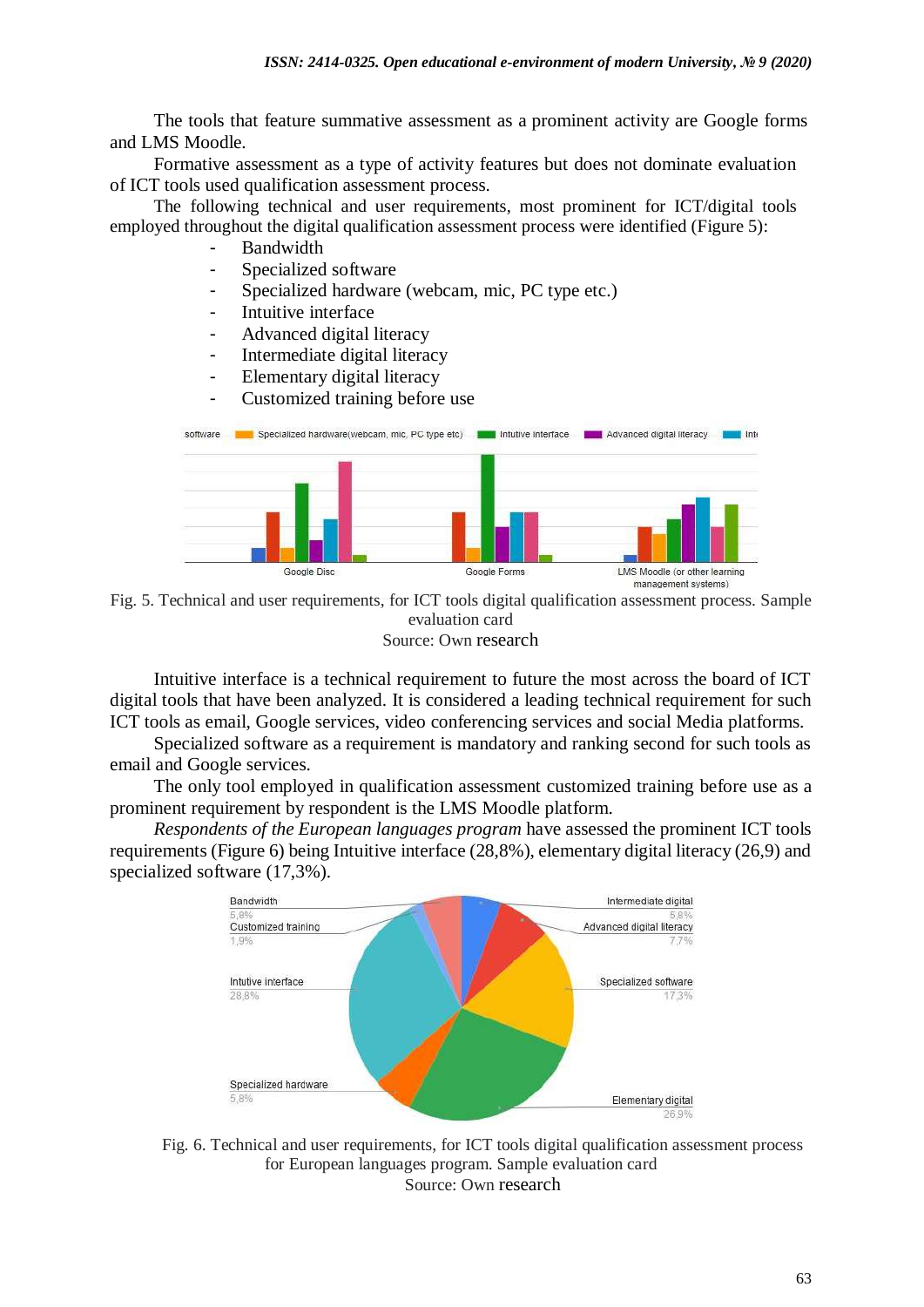*Respondents of the Oriental languages program* have assessed the prominent ICT tools requirements (Figure 7) being Intuitive interface (31,8%), elementary digital literacy (31,8) and bandwidth and advanced digital literacy (9,1).



Fig. 7. Technical and user requirements, for ICT tools digital qualification assessment process for Oriental languages program. Sample evaluation card Source: Own research

Various levels of digital literacy have been identified in the survey. *Digital literacy is understood primarily as the ability to use information and communication technologies to find, evaluate, create, and communicate information, requiring both cognitive and technical skills*  (ALA, 2020; [DQ Report, 2019\).](https://www.dqinstitute.org/wp-content/uploads/2019/03/DQGlobalStandardsReport2019.pdf)

*Advanced digital literacy* as the requirement for qualification assessment ICT tools efficiency is attributed to such instruments as learning management systems, Microsoft Office toolkit and social media platforms.

*Intermediate digital literacy* is required predominantly for such instruments as Microsoft Office Toolkit, screen sharing interface, online randomizer, automated testing system, learning management system.

*Elementary digital literacy* level is assessed as dominant for such tools as email, google disc, video conferencing, speech to text interfaces and social media platforms.

Across various ICT tools for the digital qualification assessment process the following skills and competences most widely implemented and practiced, drawn from various relevant

 $21<sup>st</sup>$  century skills frameworks have been identified (Figure 8):

- Communication:
- Collaboration
- Team work
- Digital literacy
- Emotional intellect
- Interdisciplinary skills
- Critical thinking
- Leadership
- Flexibility and Adaptability
- Decision making
- Learning and Innovation skills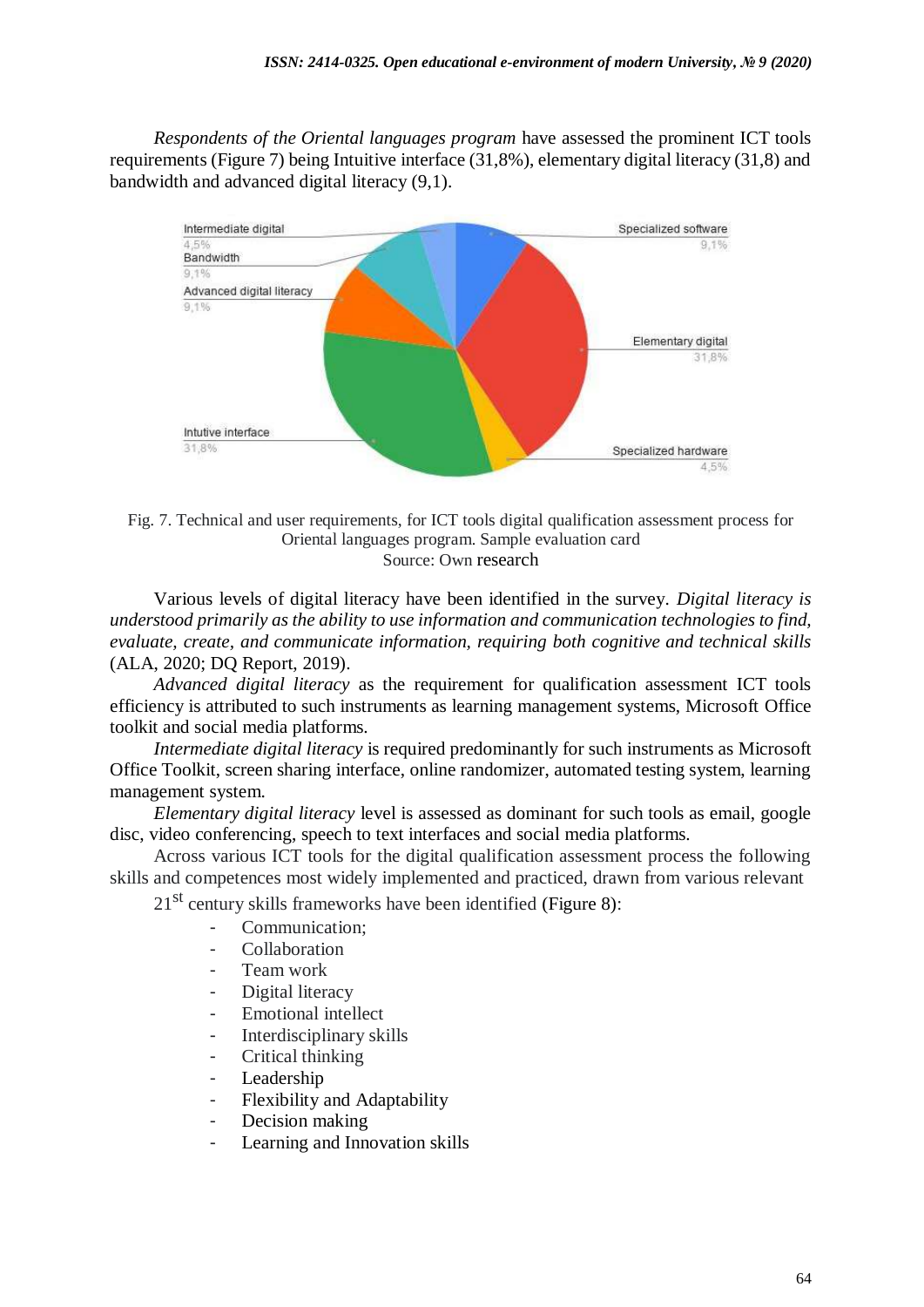Different priorities in soft skills are identified for participants of digital Qualification assessment of the European languages program (Figure 9) and Oriental languages program (Figure 10):



Identify soft skills most prominent for ICT/digital tools you had to employ throughout the digital

Fig. 9. Soft skills for ICT/digital tools in digital qualification assessment process for European languages program. Sample evaluation card.

Source: Own research



Identify soft skills most prominent for ICT/digital tools you had to employ throughout the digital

Fig. 10. Soft skills for ICT/digital tools in digital qualification assessment process for European languages program. Sample evaluation card. Source: Own research

*Communication* and *collaboration* rank as a type of skills most widely applied for the use of such instruments as email, Google services, video conferencing services and social Media platforms. Communication as a skill is ranked highest among respondents of the European languages program.

*Team work* ranks second most prominent skill employed via the use of Google disk, learning management systems and video conferencing services. Team work and flexibility feature as top 5 priority skills among respondents of the Oriental languages program.

Relevance is attributed to *learning and Innovation skills* in the use of such ICT tools as a learning management system (ranking second after interdisciplinary skills), automated Testing System (offline, online and cloud based), Android apps and Microsoft Office tools.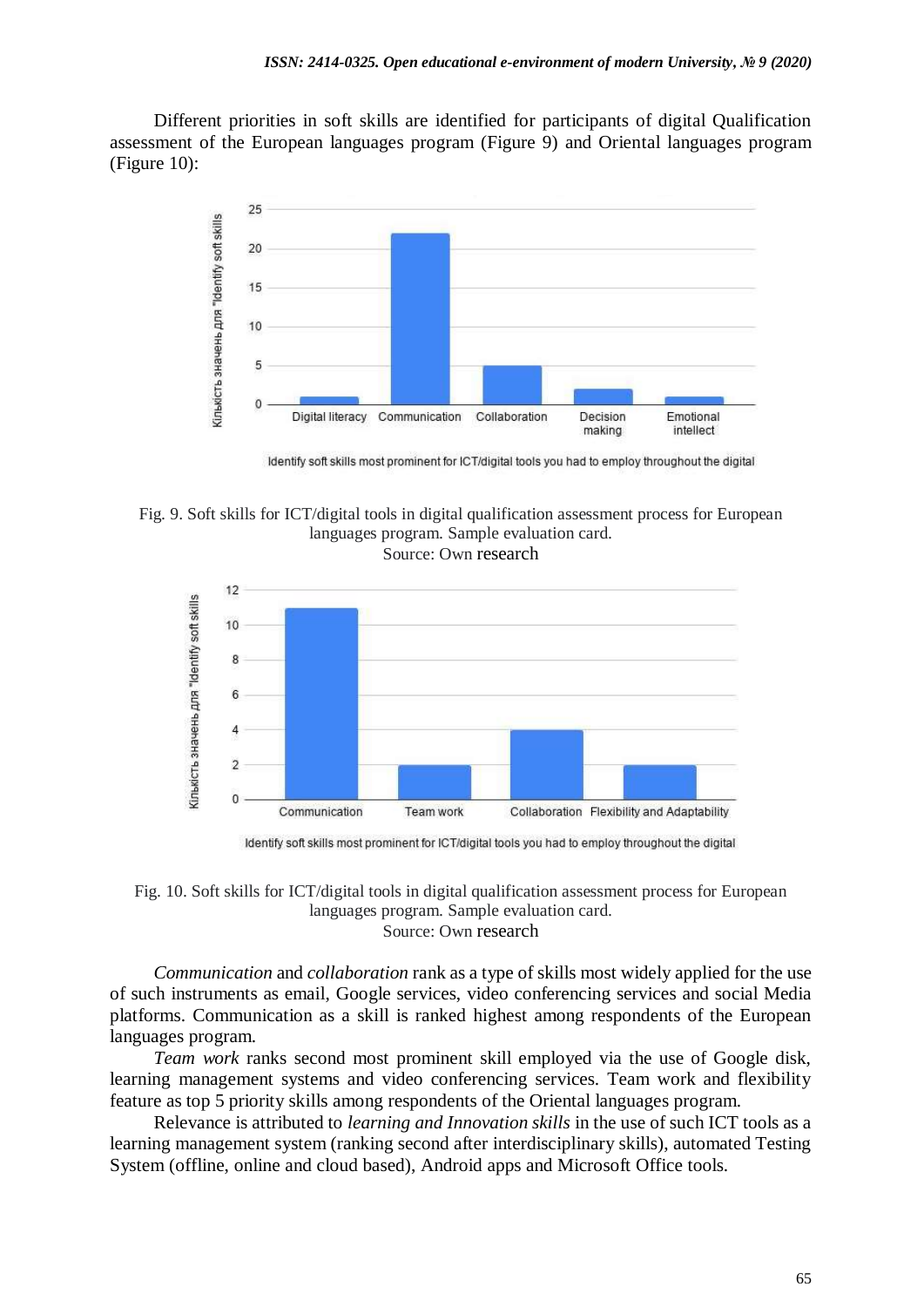*Creativity* as a skill ranks 3rd in the use of Google services and ranks 1st in the use of Microsoft Office tools.

**Conclusion**. All procedures and scenarios of the Final Qualification Assessment activities for foreign languages at Borys Grinchenko Kyiv university have been successfully transferred to digital remote format with the use of various sets of ICT tools in the framework of the COVID-19 pandemic adjustments. This transference could serve as a best practice model for other universities of Ukraine and European countries both as an adaptable measure for prolonged lockdown and as a way to further advance of blended learning and further digitalization and democratization of educational process.

The survey results conducted among all groups of participants of Final Qualification Assessment for European and Oriental foreign languages have yielded representative data as to the efficiency of various ICT tools implementation for rigorous assessment procedure scenario. Microsoft Office toolkit ranks highest in efficiency among respondents, presumably, due to the least digital literacy level adjustments required of users at a short notice to carry out the full spectrum of necessary activities for Final Qualification Assessment.

Various levels of digital literacy have been identified in the survey. Across the board, implementation of Final Qualification Assessment via various ICT tools requires of participants of educational process elementary to intermediate digital literacy. There's no significant discrepancy in digital literacy and ICT competence requirements between Final Qualification Assessment participants of European and Oriental languages program.

Communication, collaboration and team work are evaluated as crucial soft skills in various combinations within the scenario of digital Final Qualification Assessment. This results corroborate the correspondence between communicative competence and ICT competence components, adapted for Liberal Arts. Namely, the following components prove indispensable for all participants of Final Qualification Assessment in digital format: participation in group ICT initiatives, creating e-learning tasks, system using of ICT, presentation to the community the results of one's own research activities through the use of ICT.

The survey results will be furthered and elaborated in assessment of ICT tools efficiency and digital skills adaptability for separate groups of Final Qualification Assessment (students of foreign languages programs, Assessment board members, staff members, reviewers) according to roles and tasks performed, as well as according to age and entry digital literacy level (the distinction in efficiency assessment among digital natives and digital immigrants). The perspective of the study is in corresponding survey of digital qualification assessment experiences of students and faculty members of Asian (Oriental) countries and countries of Europe.

**Acknowledgements**. The research methodology leading to these results was elaborated within the framework of the IRNet project, funding from the People Programme (Marie Curie Actions) of the European Union's Seventh Framework Programme FP7/2007-2013/ under REA grant agreement No: PIRSES-GA-2013- 612536. Empirical findings and survey procedures have been conducted under the auspices of Integrated Research framework of Romance Languages and Typology Chair of Borys Grinchenko Kyiv University *European languages and literatures development in cross-communication context (0116 U 006607)* and Integrated Research framework of Oriental Languages and Translation Chair of Borys Grinchenko Kyiv University *Oriental Studies development in the framework of Higher Education Internationalization (0116U007073).*

#### **REFERENCES**

Abbott, S. (Ed.) (2013). The glossary of education reform. July 17, 2020. <http://edglossary.org/hidden-curriculum.>

American Library Association (2020). July 17, 2020. <https://literacy.ala.org/digital-literacy>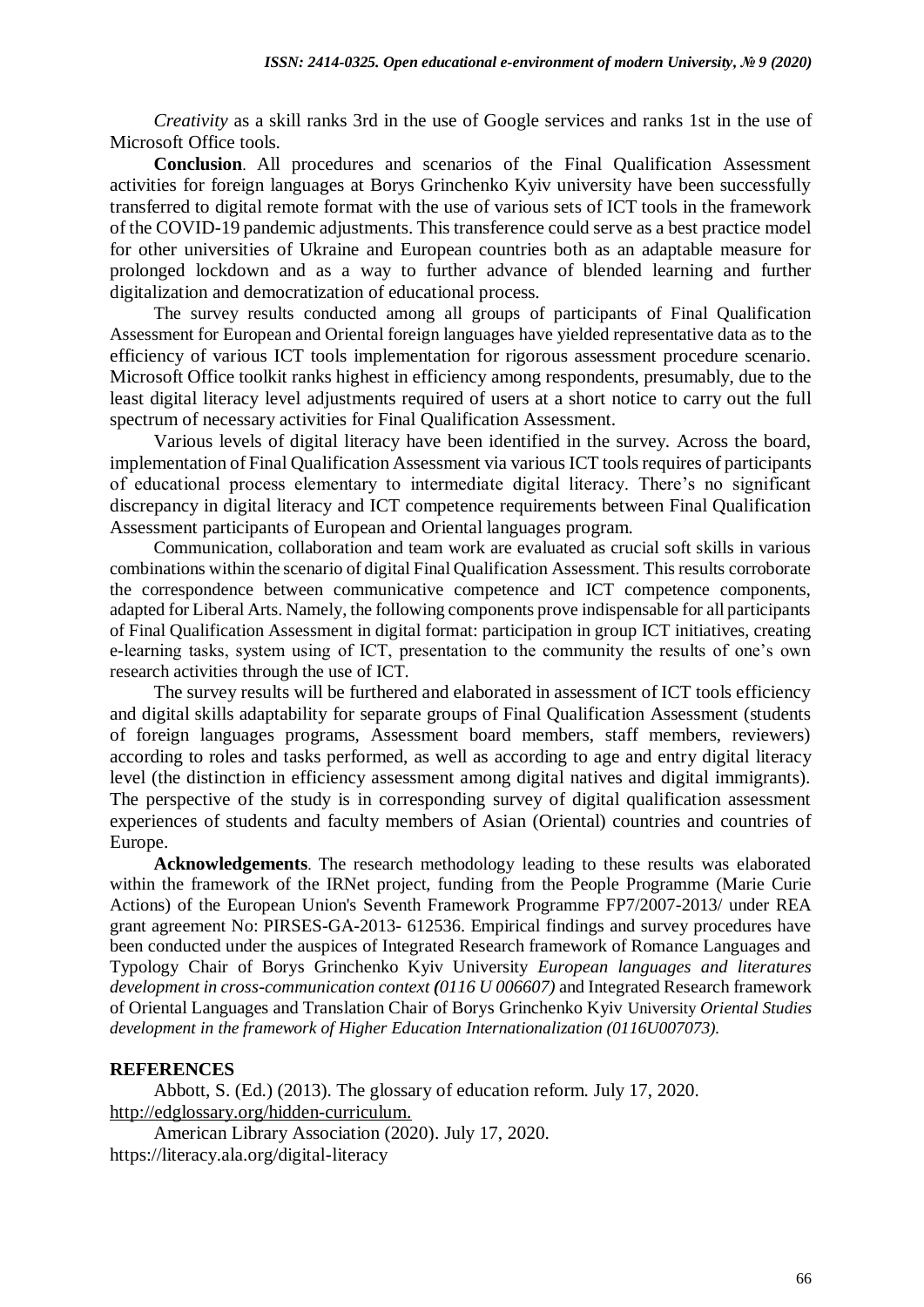Davies, A., Fidler, D. et al (2011). Future Work Skills 2020. Institute for the Future for University of Phoenix Research Institute. October 10, 2020. [https://www.iftf.org/uploads/media/SR-1382A\\_UPRI\\_future\\_work\\_skills\\_sm.pdf](https://www.iftf.org/uploads/media/SR-1382A_UPRI_future_work_skills_sm.pdf) 

Dos Reis A. (2016). ToBe a (Blended)Teacher in the 21st Century – Some Reflections. Wydawnictwo Uniwersytetu Śląskiego.

Dos Reis A. (2017). [Digital storytelling and technologies. O](https://openedu.kubg.edu.ua/journal/index.php/openedu/article/view/106)pen educational eenvironment of modern University, No 3.

Eduventures in TechLandscape (2020). July 10, 2020.

https://encoura.org/2020-eduventures[-tech-landscape-heres-what-to-expect/](https://encoura.org/2020-eduventures-tech-landscape-heres-what-to-expect/) 

European e-competence framework guideline (2020). July 10, 2020. <https://www.ecompetences.eu/>

Hymes, Dell H. (1972). Communicative competence: In Pride, J.B.; Holmes, J. Sociolinguistics: selected readings. Harmondsworth: Penguin. pp. 269–293.

Law "On Higher Education" (2019). July 11, 2020. <https://zakon.rada.gov.ua/laws/show/1556-18#Text>

Morze N., Makhachashvili R. & Smyrnova-Trybulska E. (2016). [Communication in](about:blank)  [education:](about:blank) [ICT tools assessment. P](about:blank)roceedings from DIVAI, 351-354.

Morze, N., Makhachashvili, R. & Smyrnova-Trybulska, E. (2016) Research in Education: Survey Study. ICTE 2016 – Information and Communication Technologies in Education., 114-123. July 11, 2020.

<https://unesdoc.unesco.org/ark:/48223/pf0000265721>

Taleb, N. (2010). [The Black Swan: the impact of the highly improbable \(](https://www.google.com/books/edition/_/YdOYmYA2TJYC?hl=en&gbpv=0)2nd ed.). London: Penguin. [ISBN 978-0-14103459-1.](https://en.wikipedia.org/wiki/ISBN_(identifier))

World Economic Forum (2020). The Future of Jobs Report. October 10, 2020. [http://www3.weforum.org/docs/WEF\\_Future\\_of\\_Jobs\\_2020.pdf](http://www3.weforum.org/docs/WEF_Future_of_Jobs_2020.pdf)

World's first global standard for digital literacy, skills and readiness launched by the Coalition for Digital Intelligence (2019). [The DQ Global Standards Report. July 11, 2020.](about:blank)  [https://www.dqinstitute.org/ \(accessed July 2020\).](about:blank)

# **РОЗВИТОК ЦИФРОВИХ НАВИЧОК ТА ІКТ ІНСТРУМЕНТИ ДЛЯ ПІДСУМКОВОЇ КВАЛІФІЦІЙНОЇ АТЕСТАЦІЇ: ДОСЛІДЖЕННЯ РЕЗУЛЬТАТІВ ОПИТУВАННЯ СТУДЕНТІВ ТА ВИКЛАДАЧІВ ПРОГРАМ З ЄВРОПЕЙСЬКОЇ ТА СХІДНОЇ ФІЛОЛОГІЇ**

## **Махачашвілі Русудан Кирилевна**

Доктор філологічних наук, доцент, завідувач кафедри романської філології та порівняльно-типологічного мовознавства Київський університет імені Бориса Грінченка, Київ, Україна *[r.makhachashvili@kubg.edu.ua](mailto:r.makhachashvili@kubg.edu.ua)* ORCID: 0000-0002-4806-6434

#### **Семеніст Іван Васильович**

Кандидат історичних наук, завідувач кафедри східних мов та перекладу Київський університет імені Бориса Грінченка, Київ, Україна *[i.semenist@kubg.edu.ua](mailto:i.semenist@kubg.edu.ua)* ORCID 0000-0002-0847-8856

#### **Бахтіна Анна Олегівна**

Викладач, аспірант кафедри романської філології та порівняльно-типологічного мовознавства Київський університет імені Бориса Грінченка, Київ, Україна *a.bakhtina@kubg.edu.ua* ORCID: 0000-0003-3337-6648